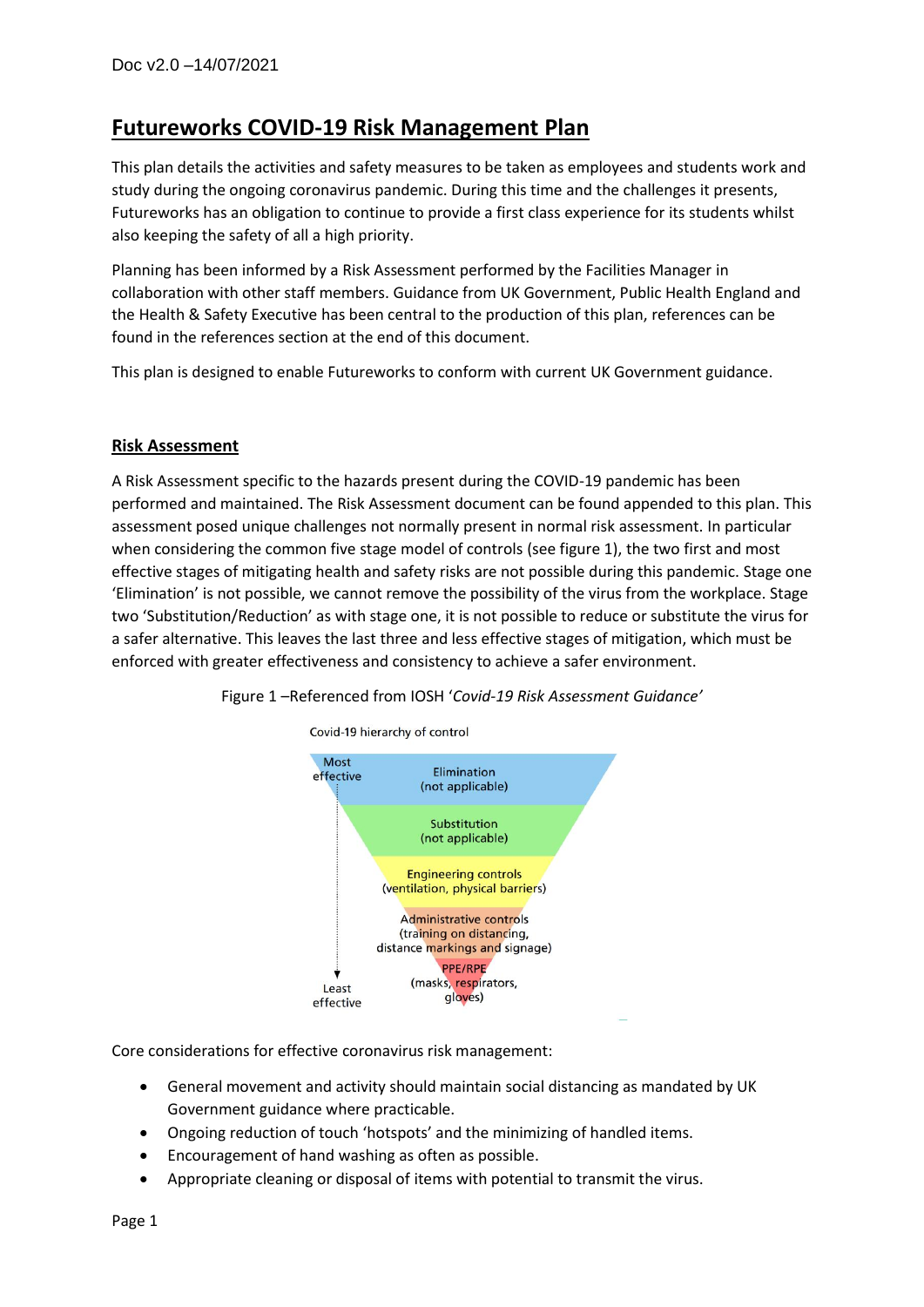- New control measures should not negativly interfere with existing control measures mitigating non-COVID-19 risks e.g Fire, Health & Safety.
- As with normal risk mitigation, all controls should be resonably practicable and cost, time, effort and effectiveness should be carefully considered.

Challenges in the current environment:

• Challenges as identified in past assessments have been addressed or are no longer applicable as the pandemic has progressed.

### **Risk control plan**

This plan documents the specific control measures and mechanisms to implement and maintain a COVID-Secure environment.

#### **Responsibilities**

The implementation and enforcement of this plan will be enacted by the Facilities Manager with support from other Managers and the Facilities Team.

| <b>Control Measure Area:</b> | <b>Responsibility:</b> |  |  |  |
|------------------------------|------------------------|--|--|--|
| Site wide & common areas     | <b>Facilities Team</b> |  |  |  |
| Classrooms                   | <b>Teaching Staff</b>  |  |  |  |
| <b>Studios</b>               | <b>Facilities Team</b> |  |  |  |
| <b>Offices</b>               | Managers               |  |  |  |

#### **Monitoring and review**

Review of control measures will be performed by the Facilities Manager every two weeks. Reviews will analyse the effectiveness of control measures and people's response to them. Review will also consider ongoing risk and government advice. Recommendations of changes will be put to the Executive team.

#### **Communication**

Communication of control measures will be generally distributed via email and the VLE to all staff and students. Signage and floor markings will be implemented in for specific control measures around the building. Posters will also be posted around the building with general advice regarding hygiene, hand washing and best practices. Staff are briefed on measures continuously as the pandemic and safety measures change over time.

#### **Future spikes and localised outbreaks**

The control measures and procedures detailed in this plan will respond flexibly to changes in line with guidance related to any future increase in COVID-19 cases. Control measures in this plan will also respond to cases localised to the Futureworks community. Potential remains for an increase in risk driven by an increase in national or local coronavirus cases, where the risk exposure exceeds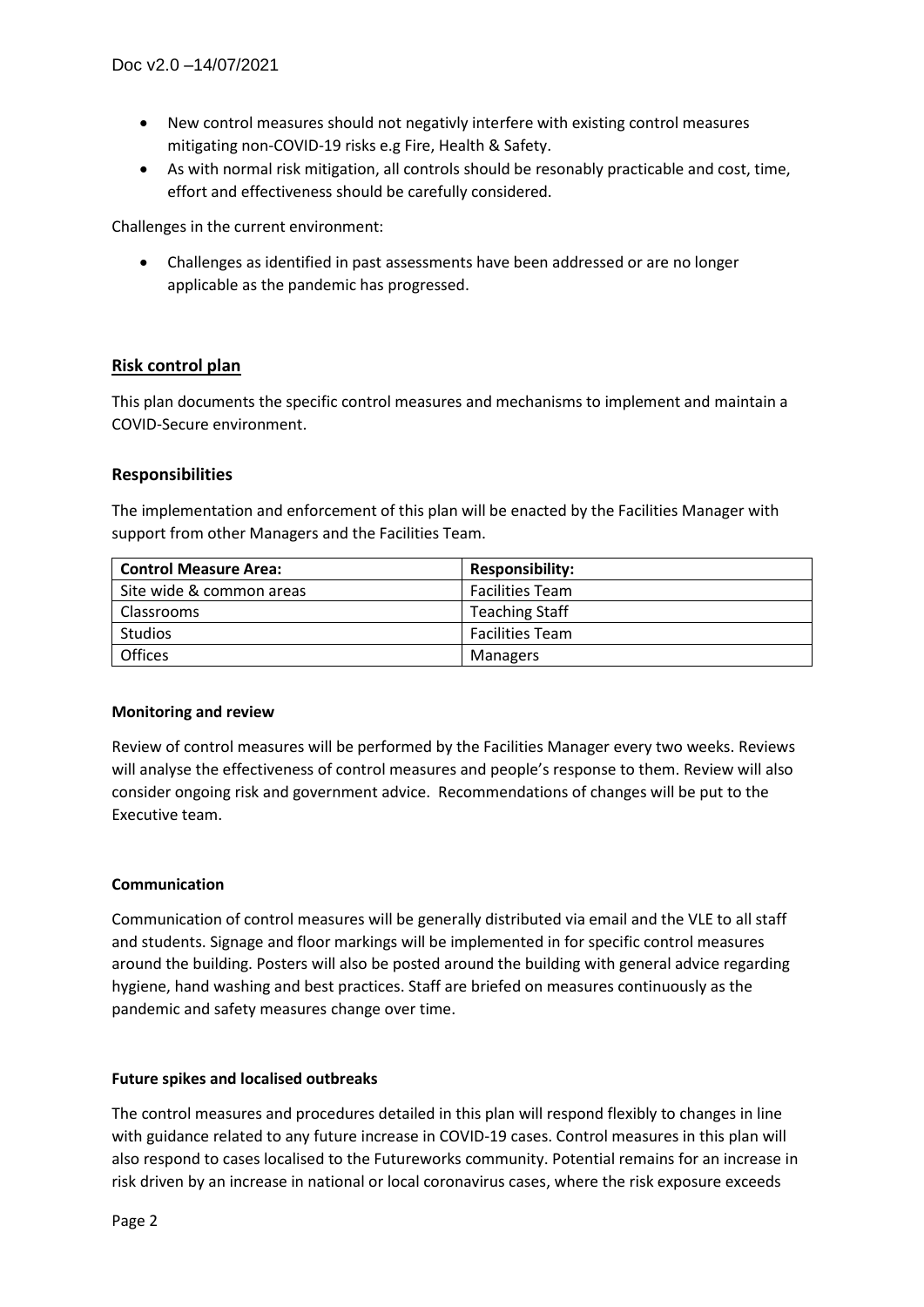acceptable risk levels determined by Futureworks Leadership, measures will be taken to shift back to an online only delivery model and facilities closed to minimise risk to staff and students.

#### **Relaxation of control measures**

As risk posed by the pandemic changes over time so too will the level of control measures implemented at Futureworks. Futureworks has adopted a 5-level response scheme that will decrease or increase in line with COVID-19 related risk.

The below table details the response levels of Futureworks safety measures relative to the risk posed by the ongoing coronavirus pandemic. These levels take into consideration the UK Coronavirus Alert Level as set by Government along with local and internal risk considerations. The Futureworks COVID-19 Response Level will change in line with recommendations made by the Covid Risk Management Team to the Board of Directors. Recommendations will be made based on the continuous review of control measures as detailed in this plan.

| 4              | Building lockdown – all work and study done remotely.                                                                                                                                                                                  |  |  |  |  |  |  |
|----------------|----------------------------------------------------------------------------------------------------------------------------------------------------------------------------------------------------------------------------------------|--|--|--|--|--|--|
| $\overline{3}$ | Buildings open with stringent distancing and hygiene measures. 2 metre distancing<br>enforced, face coverings mandatory, all work and study done remotely where<br>possible, and comprehensive hygiene and cleaning regime maintained. |  |  |  |  |  |  |
| $\overline{2}$ | Buildings open with moderate distancing and hygiene measures. 1 metre distancing<br>enforced, face coverings mandatory, some work and study done remotely, and<br>comprehensive hygiene and cleaning regime maintained.                |  |  |  |  |  |  |
| 1              | Buildings open with minimal distancing and hygiene measures. 1 metre distancing<br>encouraged, face coverings encouraged, option to work and study remotely, and<br>additional hygiene and cleaning regime maintained.                 |  |  |  |  |  |  |
| 0              | Open with no additional measures.                                                                                                                                                                                                      |  |  |  |  |  |  |

#### **Ongoing academic, support and student experience considerations**

The COVID-19 pandemic and the safety measures implemented by Futureworks will have mid to long term effects. Measures implemented at the start of the academic year will have implications towards the student experience, support requirements, satisfaction and retention. Academic and support staff have made comprehensive changes to the provision of teaching and learning, and student support services over the course of the pandemic to better support students throughout their studies during the course of the pandemic.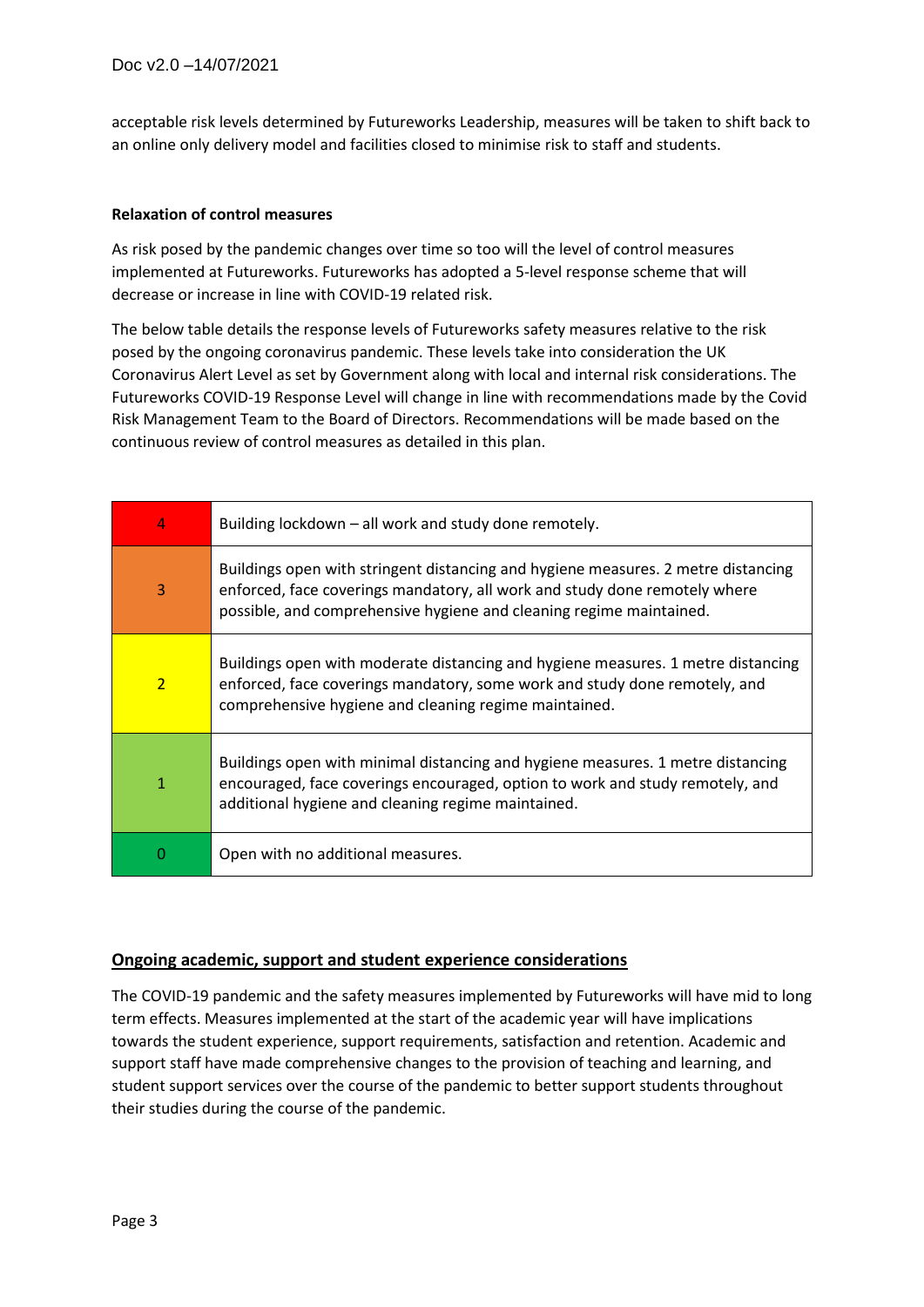# **References**

<https://www.gov.uk/government/publications/higher-education-reopening-buildings-and-campuses>

[https://www.gov.uk/guidance/working-safely-during-coronavirus-covid-19/5-steps-to-working](https://www.gov.uk/guidance/working-safely-during-coronavirus-covid-19/5-steps-to-working-safely)[safely](https://www.gov.uk/guidance/working-safely-during-coronavirus-covid-19/5-steps-to-working-safely)

[https://www.gov.uk/guidance/working-safely-during-coronavirus-covid-19/offices-and-contact](https://www.gov.uk/guidance/working-safely-during-coronavirus-covid-19/offices-and-contact-centres)[centres](https://www.gov.uk/guidance/working-safely-during-coronavirus-covid-19/offices-and-contact-centres)

<https://www.hse.gov.uk/news/working-safely-during-coronavirus-outbreak.htm>

<https://iosh.com/media/7811/iosh-risk-assessment-guide.pdf>

[https://www.universitiesuk.ac.uk/policy-and-analysis/reports/Pages/principles-considerations](https://www.universitiesuk.ac.uk/policy-and-analysis/reports/Pages/principles-considerations-emerging-lockdown-uk-universities-june-2020.aspx)[emerging-lockdown-uk-universities-june-2020.aspx](https://www.universitiesuk.ac.uk/policy-and-analysis/reports/Pages/principles-considerations-emerging-lockdown-uk-universities-june-2020.aspx)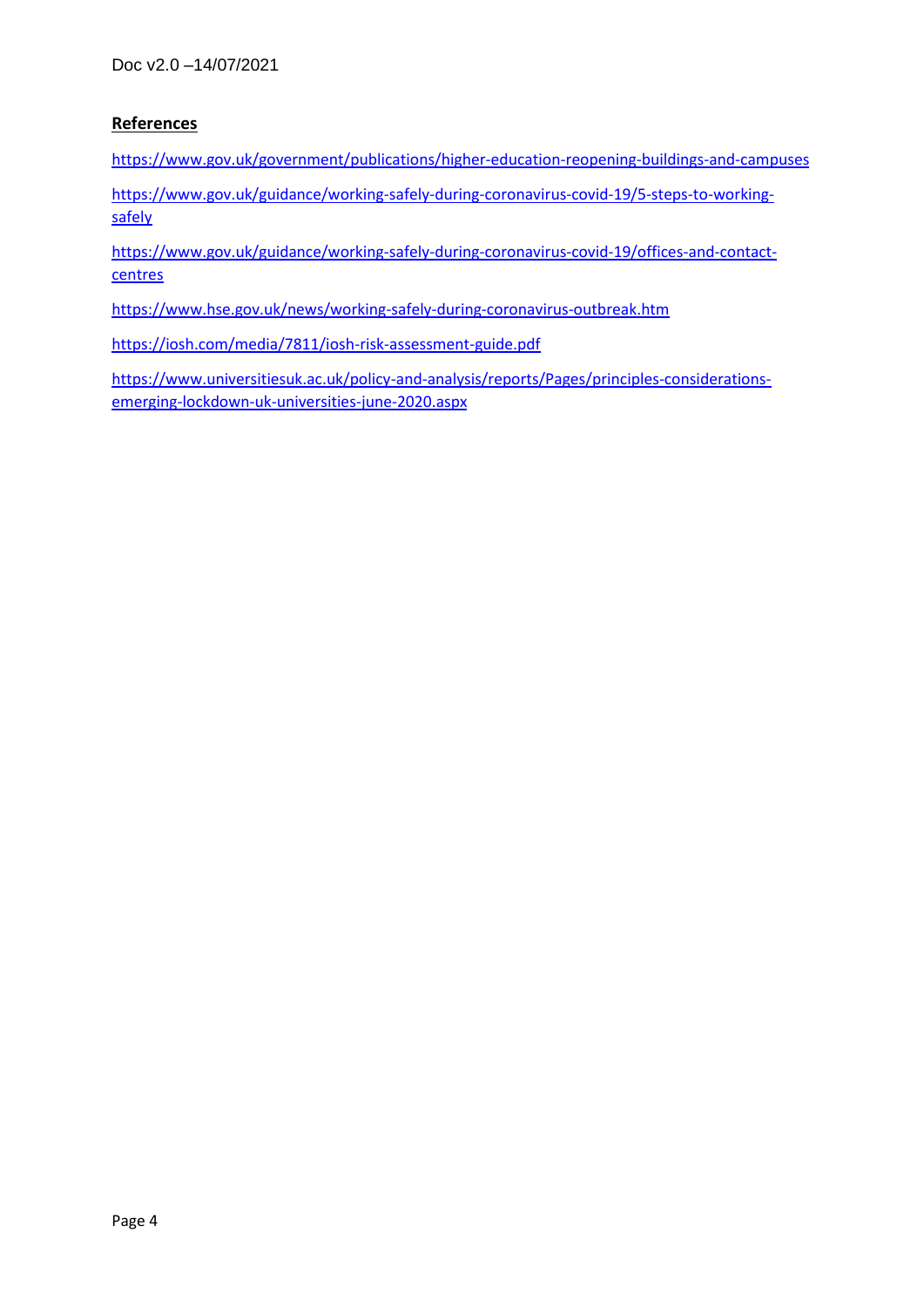# **Risk Assessment – COVID-19**

Name of Assessor: Phill Liggett

Date: 14/07/2021

Work area: Futureworks Riverside & Studios

Time:

Brief Description of work activity being assessed: Normal operational activities taking place on site during the Coronavirus pandemic.

| What is the hazard?                             | Who might be<br>harmed?                                                            | How might people   Existing control<br>be harmed?                                                                                                            | measures | <b>Risk Rating</b> |              |    | <b>Additional Controls</b>                                                                                                                                                                                                                                                                                                                                                                                                                                                                                                                                                                             | <b>New Risk</b><br>Rating |              |                         | Action/<br>monitored by<br>whom?           |
|-------------------------------------------------|------------------------------------------------------------------------------------|--------------------------------------------------------------------------------------------------------------------------------------------------------------|----------|--------------------|--------------|----|--------------------------------------------------------------------------------------------------------------------------------------------------------------------------------------------------------------------------------------------------------------------------------------------------------------------------------------------------------------------------------------------------------------------------------------------------------------------------------------------------------------------------------------------------------------------------------------------------------|---------------------------|--------------|-------------------------|--------------------------------------------|
|                                                 |                                                                                    |                                                                                                                                                              |          |                    | $\mathsf{C}$ | R  |                                                                                                                                                                                                                                                                                                                                                                                                                                                                                                                                                                                                        |                           | $\mathsf{C}$ | $\mathbf R$             |                                            |
| Spread and<br>contraction of<br>COVID-19 virus. | Staff<br>$\bullet$<br><b>Students</b><br><b>Contractors</b><br>Guests<br>$\bullet$ | Transmission via<br>physical contact.<br>Transmission via<br>airborne particles<br>in close proximity.<br>Transmission via<br>touched surfaces<br>and items. | N/A      | 4                  | 4            | 16 | Social Distancing encouraged.<br>٠<br>Face Coverings encouraged in the<br>building.<br>Enhanced cleaning of surfaces<br>and equipment. Cleaning<br>contractors briefed on additional<br>COVID-19 cleaning measures.<br>Hand sanitizer stations set up in<br>key areas.<br>Signage placed around buildings<br>to encourage COVID-19 specific<br>hygiene behaviours.<br>Signage with information on<br>proper hand washing techniques<br>in all washrooms and sink areas.<br>Hand towels provided to dry<br>$\bullet$<br>hands.<br>Staff & Students received safety<br>briefings and guidance during the | $\overline{2}$            | 4            | $\overline{\mathbf{8}}$ | <b>Facilities Manager</b><br>Line Managers |



**University Education** 

for the Creative Industries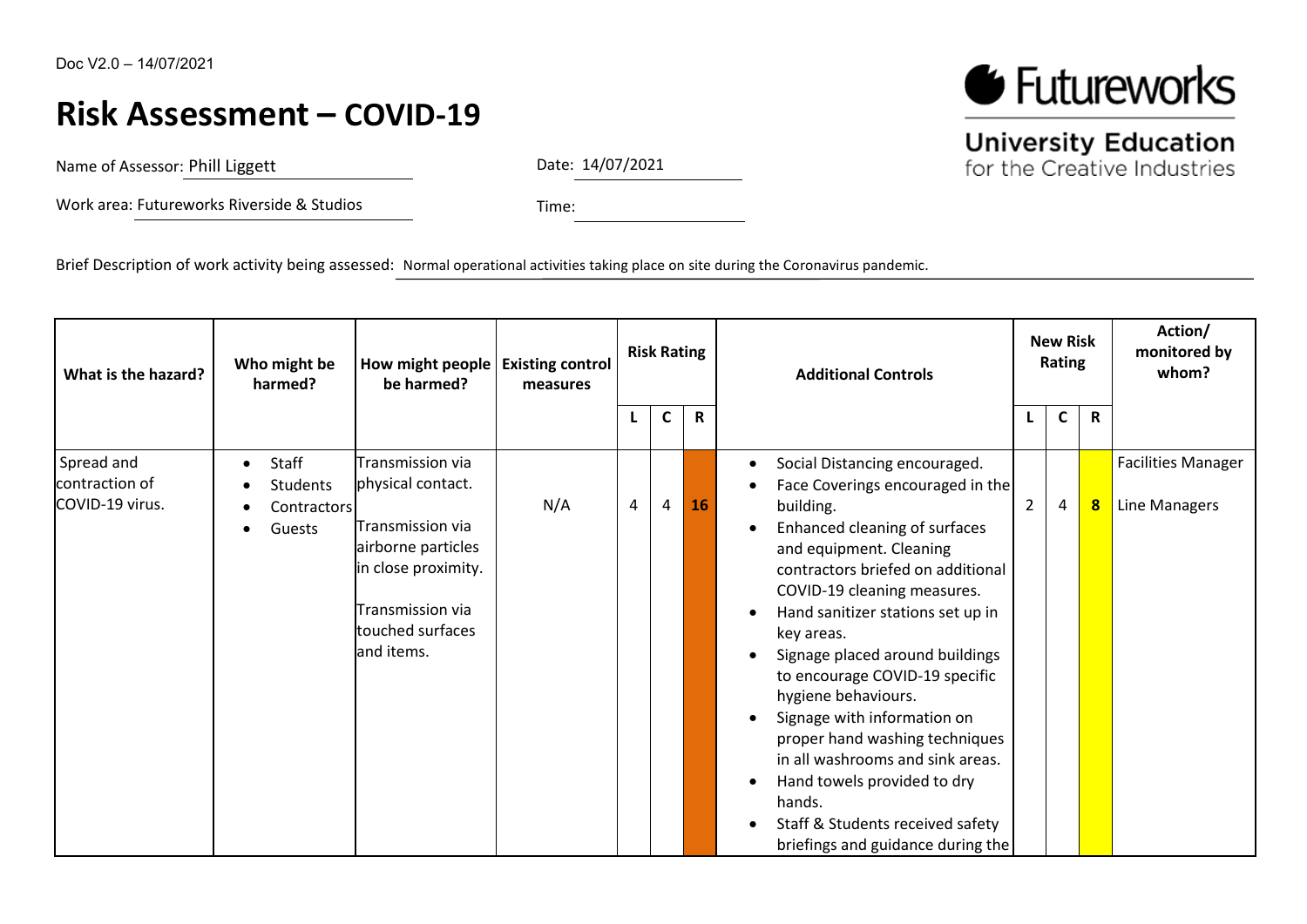|                                                             |                          |                                                                                 |   |   |    | pandemic.<br>Perspex barriers placed at<br>reception and other key<br>locations.<br>High risk individuals to<br>work/study from home.<br>Staff able to work from home<br>where appropriate.<br>Surface wipes and information<br>provided in each classroom<br>regarding cleaning of equipment<br>and work areas.<br>Online lesson delivery made<br>available to students to enable<br>study from home.<br>Procedures and training put in<br>place for support staff in<br>equipment exchange and physical<br>support requirements.<br>Staff or Students that have come<br>into contact with a person with<br>symptoms of the virus or are<br>presenting any symptoms must<br>self-isolate as per government<br>guidance.<br>PPE and training on its effective<br>use given to higher risk staff.<br>Gloves, facemasks. |
|-------------------------------------------------------------|--------------------------|---------------------------------------------------------------------------------|---|---|----|------------------------------------------------------------------------------------------------------------------------------------------------------------------------------------------------------------------------------------------------------------------------------------------------------------------------------------------------------------------------------------------------------------------------------------------------------------------------------------------------------------------------------------------------------------------------------------------------------------------------------------------------------------------------------------------------------------------------------------------------------------------------------------------------------------------------|
| Mental health issues<br>related to the<br>COVID-19 Pandemic | Staff<br><b>Students</b> | Feelings of<br>isolation,<br>vulnerability and<br>anxiety.<br>Increased stress. | 4 | 4 | 16 | <b>Student Services</b><br>Additional counselling support<br>$\bullet$<br>for students and staff.<br>Managers briefed on how to<br>$\mathbf{8}$<br>$\overline{2}$<br>4<br>promote better mental health<br>and wellbeing in the workplace<br>during the pandemic.                                                                                                                                                                                                                                                                                                                                                                                                                                                                                                                                                       |